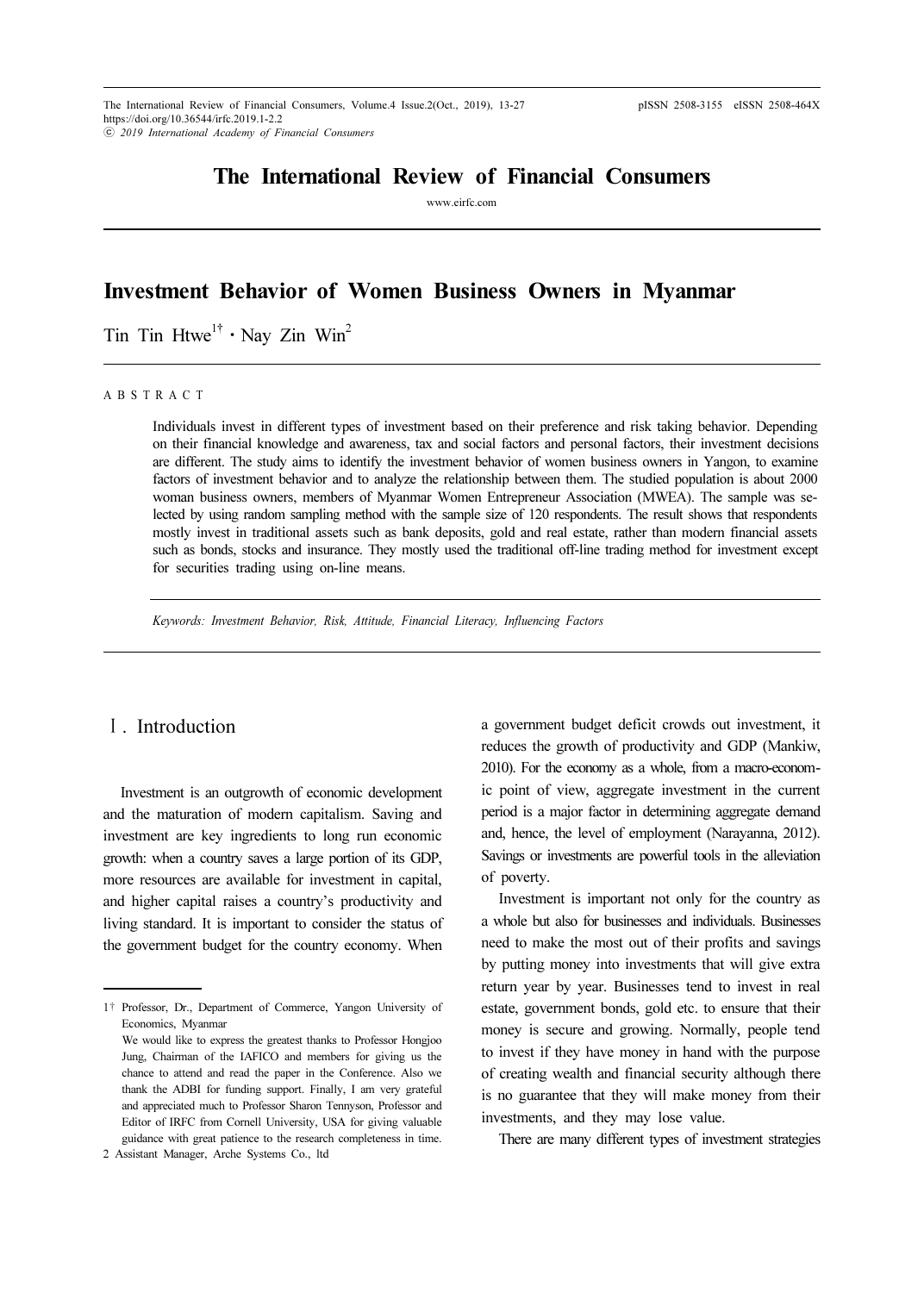depending on investors' risk taking behavior: investment portfolios can be low risk, moderate risk or high risk. Investment behaviors can also be different based on investment motives. If the investor has enough financial knowledge and awareness, an appropriate investment portfolio can be determined. However, unless investors have the basic knowledge of portfolio management like "Don't Put All Your Eggs in One Basket", they may face investment failure.

In the past, in Myanmar, a common savings mechanism is accumulating tangible assets such as cash, gold and rice at home. Women often purchase gold as a form of savings, knowing that its price is stable since international markets-not local politics or domestic fiscal and monetary policies-dictate gold prices. Peer savings groups are another popular informal financial tool in Myanmar. Traditionally, there are generally four avenues for investment: gems, gold, cars and property. One report described that poor people often use their money to purchase land, livestock, machinery, and spend for education, transportation and migrationto other countries(Proximity Designs & Studio D Radiodurans, 2014).

However, with the emergence of the Yangon Stock Exchange in 2015 and new financial institutions, people in Myanmar started to invest in modern financial products such as insurance, stock, bonds, and foreign exchange (Forex) trading.1According to the United Nations Capital Development Fund (ThihaKoKo, 2018), in the five years since 2013, the number of formal and informal savers in Myanmar has risen from 30 % to 50%; however, informal savings including non-cash assets, jewelry or cash on hand are the main channels for savings. Myanmar is drafting a National Savings Mobilization Strategy to encourage citizens to save in order to support continued economic growth andto reach parity with its regional neighbors.

Understanding the factors influencing investment behavior is therefore important for both investors and financial institutions. In order to find out investors' investment behavior, a survey of women business owners in Myanmar was conducted. The status of women in the social and economic spheres has beengrowing in Myanmar over the past few decades, as women have started to participate

in the labor force, politics and other sectors. To raise the role of women in the economy, the government has drawn up a National Strategic Plan for the Advancement of Women (2013-2022) under which it aims to eliminate all forms of discrimination against women (Myanmar Times, 2017).

Despite the development of a stock exchange for financial products and services in Myanmar, research on their investor behaviors is very limited. This study will be helpful to find out the ideal investment options for business owners. These findings could be useful to financial institutions to devise appropriate strategies and to market appropriate financial products or offer new financial products to investors in order to satisfy their needs.

## Ⅱ. Literature Review

Investment can be viewed as deferred consumption, that is, income earned but not consumed and kept for future consumption. The concept refers to the immediate commitment of resources, money or otherwise, in the expectation of reaping future benefits irrespective of the form it takes.Its key attribute is the sacrificing of something of value now for future benefit later (Bodie, Kane, & Marcus, 2001).

An investment refers to any money or income not consumed but kept aside, either in a financial institution or invested in the capital market, real estate or any other production activity with a view to generating higher future income and/or increasing its innate value in the future (Investment Finance Essays, 2013). Investment behavior is crucial to an investor's future and the decision is dependent on many factors (Ansari & Moid, 2013). Most researchers have examined the risk taking behavior of investors and they mainly focused on the relationship between risk taking behavior and demographic factors, financial literacy and tax benefits.

### A. Financial Literacy and Investment Behavior

Financial literacy plays an important part in our daily life, such as managing personal finance, investment, etc. Danes &Haberman(2007) defined financial literacy as

<sup>1</sup> The Ministry of Planning and Finance has permitted foreign insurers to operate in the country since January 2019. Because of the liberalization of insurance sector in Myanmar, there are about 24 insurance companies including foreign-owned.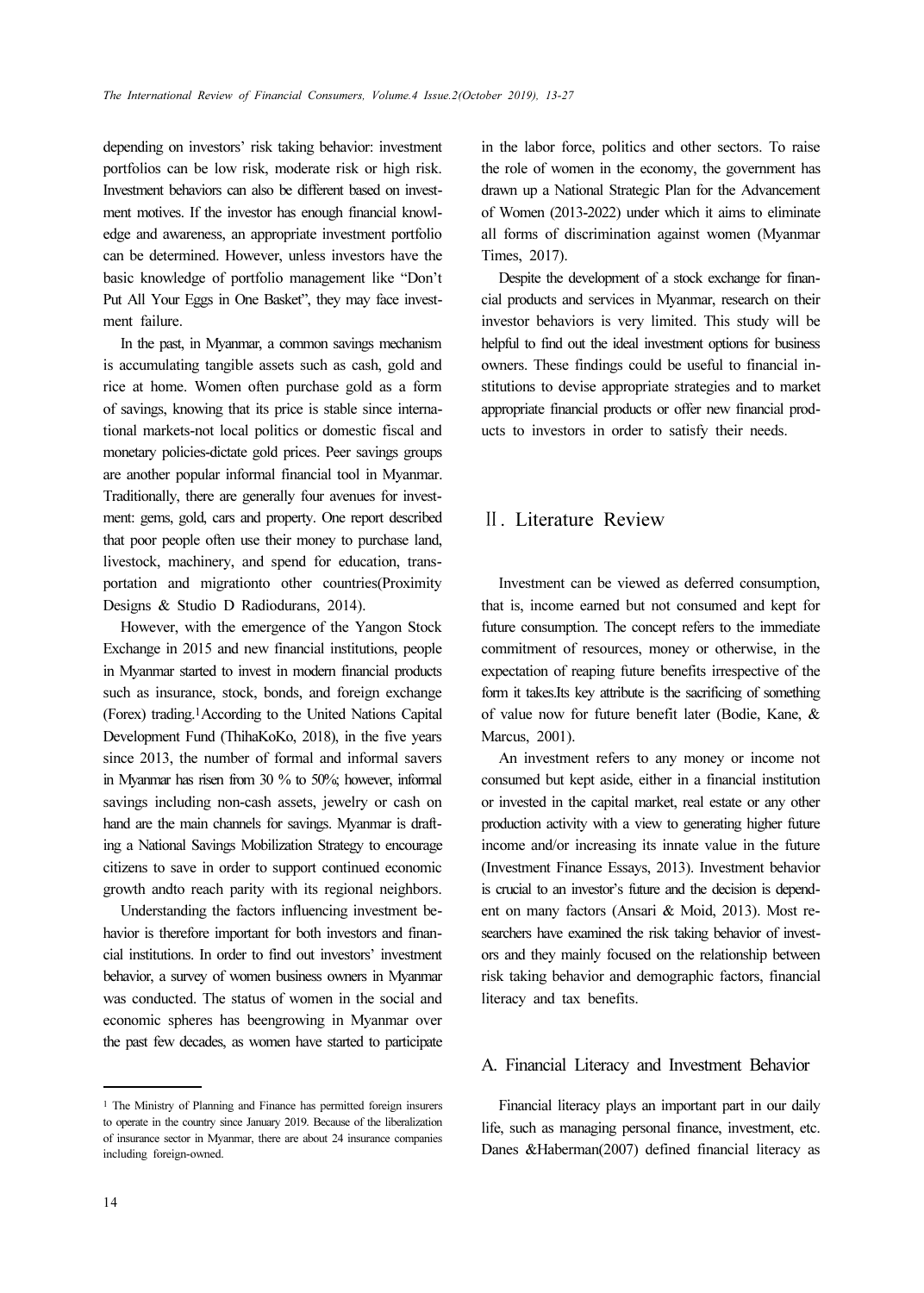an individual's ability to obtain, understand, and evaluate information, which is relevant to decision making by understanding of the financial consequences that occur as the effect of the development in the complexity of the global finance. Bhushan(2014) conducted a survey of the relationship between financial literacy and investment behavior which showed that the level of financial literacy affects awareness regarding financial products as well as investment preferences towards financial products. Also, respondents having low financial literacy primarily invest in traditional and safe financial products and do not invest much in those financial products which are comparatively more risky and can give higher returns. This result is in line with the findings of VanRooij et al. (2012) which shows that individuals with lower financial literacy are much less likely to invest in stocks, which is a modern financial instrument.

## B. Financial Attitude and Investment Behavior

In making investment decisions, it is important to consider financial attitude as an influencing factor. Financial attitude is defined as a state of mind, opinion, or judgment about finance(Pankow, 2003). The theory of Planned Behavior presented by Ajzen (2014) provides a model that can predict an individual's intention to engage in a behavior at a specific time and place. The theory was intended to explain all behaviors over which people have the ability to exert self-control. The key component to this model is behavioral intent. Behavioral intentions are influenced by the attitude about the likelihood that the behavior will have the expected outcome, and the subjective evaluation of the risks and benefits of that outcome. Attitudes refer to the degree to which a person has a favorable or unfavorable evaluation of the behavior of interest. It entails a consideration of the outcomes of performing the behavior(Wayne, 2018). Sondari&Sudarsono(2015) tested the applicability of the theory of planned behavior in predicting intention to invest and found that attitudes toward investment and subjective norms significantly influenced the intention to invest.

## C. Social Factors and Investment Behavior

The most popular and essential theory that is needed

to be considered is Behavioral Finance Theory. Behavioral finance is the study of the influence of psychology on the behavior of investors or financial analysts. It also includes the subsequent effects on the markets. It focuses on the fact that investors are not always rational, have limits to their self-control, and are influenced by their own biases. Behavioral Finance Theory described that investors make cognitive errors that can lead to wrong decisions. There are some decision making biases and errors in Behavioral Finance such as self-deception, heuristic simplification, social influence and emotion(Corporate Finance Institute, 2019).

Social factors can influence investor behavior. Venkateshraj(2015) studied the investment pattern of employed women. The study covers factors influencing the investment pattern, financial literacy level, risk profile of financial products and the type of financial products preferred. The study discovered that Internet has replaced newspapers and magazines as the most preferred source of investment information. It was found that friends and relatives continue to be an important source for investment information. This finding is aligned with the research of Shanmugham and Ramya(2012).

### D. Tax Factors and Investment Behavior

Taxes are important influences on investment returns. It is important that the investors understand how to manage their portfolio to minimize the tax burden. Singh and Vanita(2002) studied mutual fund investors' perceptions and preferences and found that tax exemptions significantly affected investor behavior. Venkateshraj(2015) also found that respondents were aware of the tax benefits available for certain investment products, and that a majority preferred to invest in provident fund and life insurance products to claim the tax benefit.

### E. Demographic Factors and Investment Behavior

Many studies have shown that the demographic profile of investors is an influencing factor among others. Sadiq and Ishaq(2014) analyzed the effect of demographic factors on the behavior of investors during the choice of investment. It was found that there is an association between demographic characteristics and the level of risk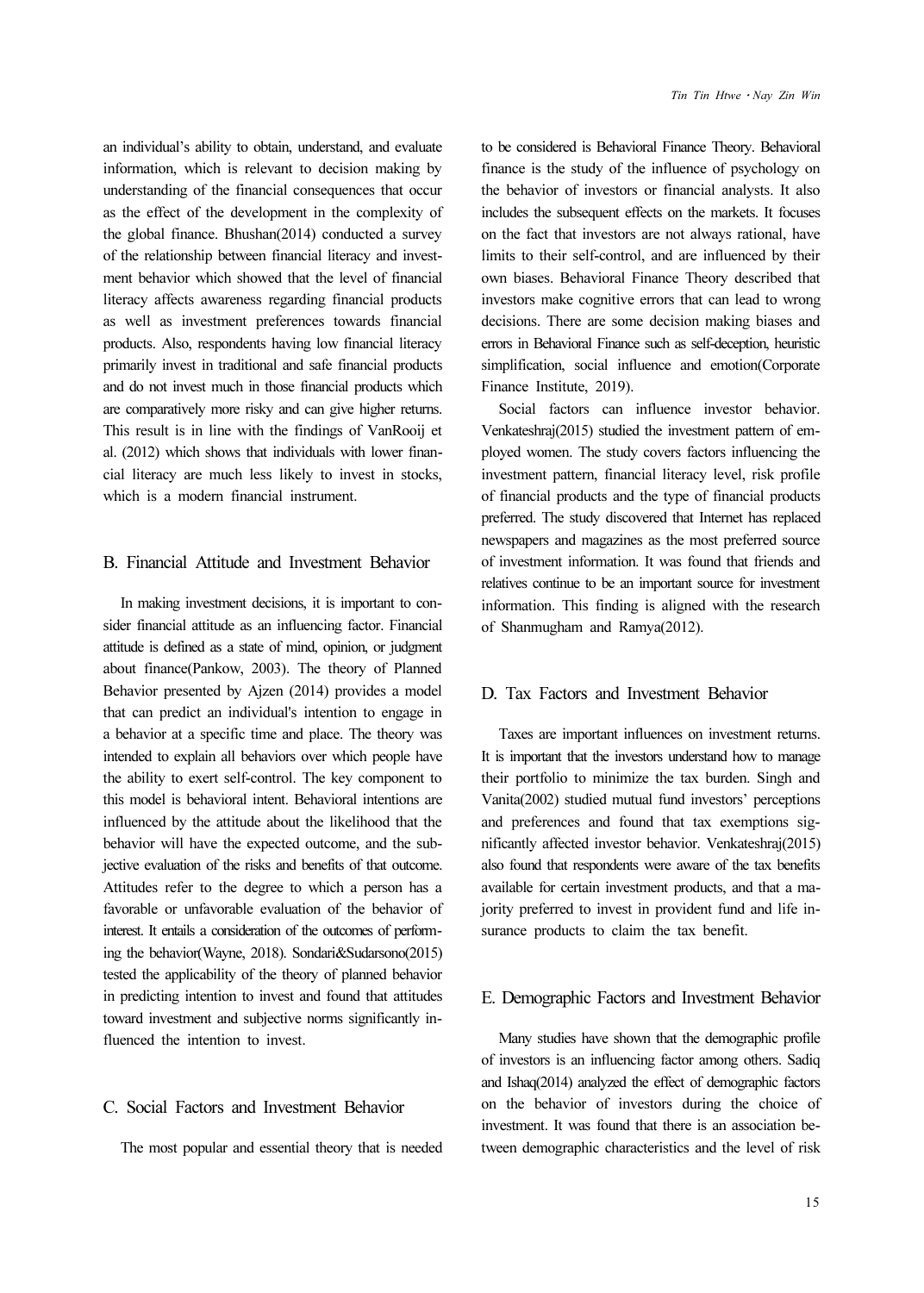tolerance. Results showed that demographic factors like investor's age, academic qualification, income level, investment knowledge, and investment experience have significant effect on the behavior of investors. There is a positive correlation between the investor's academic qualification, income level, and investment knowledge and investment experience with their level of risk tolerance during the choice of investments. Those findings are in line with the results of Venkateshraj(2015).

## Ⅲ. Research Methods

### A. Data Collection and Analysis

Primary data was collected from women business owners in Yangon by using well-structured questionnaires. The questionnaires were adopted from the study of Venkateshraj(2015). To collect the primary data, the researcher conducted personal interviews with the members by attending the association meeting. While attending the meeting, the structured questionnaires were distributed to the members directly. Then, a face-to-face interview was conducted after finishing the meeting. Simple random sampling was used for drawing samples. Before making the personal interview, a pilot study was conducted by contacting 20 woman business owners in order to test the effectiveness of the questionnaires.

The demographic factors of age, marital status, education, occupation, working experience, working sector, monthly income and family sizeof the women are identified. Then the other factors (financial literacy, financial attitude, social factors,tax factors and risk-taking behavior of respondents) are examined based on the respondent's level of agreement with structured questions measured on a five-point Likert scale. The five point Likert scale was used to interpret the responses whereby the scores of "Strongly disagree" and "Disagree" were represented by mean score equivalent to 1 to 2.5 on Likert scale (1≤ disagree≥2.5). The scores of 'Neutral' were equivalent to 2.6 to 3.5 on the Likert scale (2.6≤Neutral≥3.5). The scores of "Agree" and "Strongly agree" were equivalent to 3.6 to 5 on the Likert scale (3.6≤Agree≥5). The detailed questions regarding investment behavior and antecedent factors are attached in the Appendix.

The variable of *financial literacy level* is measured by respondent knowledge on bond, interest rate, stock market, and portfolio management and consumer purchasing power. For the financial attitude variable, women's preference and confidence in taking risk on investments, financial management attitude, and attitude concerned with financial outcome are used. Social factors include consultation with family members, friends, and financial adviser, social motivation for investment and sources of information for investment. Tax factors cover the tax benefits and tax savings for investments.

Descriptive statistics are used for the analysis. Descriptive statistics give a picture about the demographic profile, the level of financial literacy, financial attitude, social factors, tax factors and investment behavior which can be summarized in terms of mean, standard deviation, and frequency. To analyze the relationship between them, correlation analysis is employed in this study.

#### B. Population and Sample

This study focuses on woman business owners working in different sectors in Yangon Region, who are members of the Myanmar Women Entrepreneurs Association. The Myanmar Women Entrepreneurs Association (MWEA) is a non-Government, non-profit association founded in 1995. Its aim is to unite and bring into focus the role and capabilities of Myanmar women entrepreneurs. There are about 2,000 active members of the Association, who are women entrepreneurs and managers in the manufacturing, trading and service businesses. Women in the Association have achieved success in the economic and social sectors, with 42 having already received ASEAN awards. About 150 members were asked and 120 members (5% of total members) completely responded to the survey questions.

Table 1 shows the summary of demographic profiles of respondents. The majority of respondents (36.7%) were from the age group of 41 - 50 years, followed by those who were from the age group of 51 - 60 years. It was found that the majority of women are married (66.7%). The majority the respondents has a family size of more than six people (40%), followed by a family size of four to six (38.3%). Most of the respondents are graduates (62.5%) followed by those who have post-graduate degrees (31.7%). The majority of respondents (81.7%) work in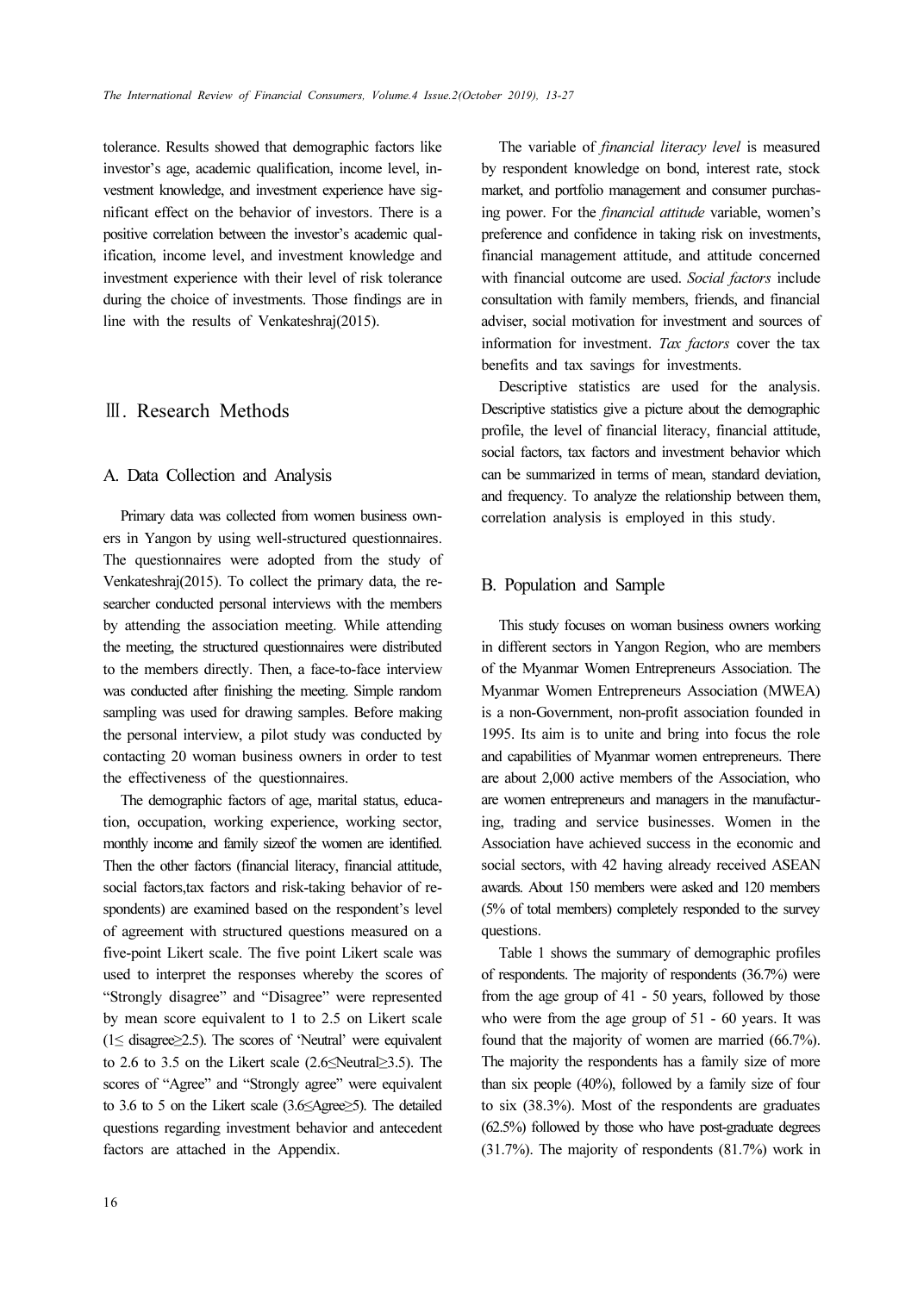| No | Variable                    | Categories              | Number | Percent % |
|----|-----------------------------|-------------------------|--------|-----------|
|    |                             | Below 30 years          | 18     | 15        |
|    |                             | $31 - 40$               | 29     | 24.2      |
| 1. | Age                         | $41 - 50$               | 44     | 36.7      |
|    |                             | $51 - 60$               | 23     | 19.2      |
|    |                             | Above 60 years          | 6      | 5         |
| 2. | Marital Status              | Single                  | 40     | 33.3      |
|    |                             | Married                 | 80     | 66.7      |
|    |                             | < 3                     | 86     | 71.7      |
| 3  | Dependent People            | $3 - 6$                 | 16     | 20.7      |
|    |                             | $7 - 9$                 | 9      | 7.4       |
| 4. | Number of Children          | $\leq 2$                | 113    | 94.2      |
|    |                             | $3 - 4$                 | $\tau$ | 5.8       |
|    |                             | $1 - 3$                 | 26     | 21.7      |
| 5. | Family Size                 | $4 - 6$                 | 44     | 38.3      |
|    |                             | $>6$                    | 48     | 40        |
|    |                             | Under Graduate          | $\tau$ | 5.8       |
| 6. | Highest Education           | Graduate                | 75     | 62.5      |
|    |                             | Post-Graduate and above | 38     | 31.7      |
| 7. | Nature of Job               | Manufacturing           | 22     | 18.3      |
|    |                             | Trading / Service       | 98     | 81.7      |
|    |                             | $<$ 5 years             | 19     | 15.8      |
|    |                             | 5 - 10 years            | 25     | 20.8      |
| 8. | Years of working experience | 11 - 15 years           | 30     | 25        |
|    |                             | 16 - 20 years           | 13     | 10.8      |
|    |                             | $>20$ years             | 33     | 27.5      |
|    |                             | $<$ 30 Lakhs            | 66     | 55        |
| 9. | Monthly income(Kyats)       | 31 - 50 Lakhs           | 25     | 20.8      |
|    |                             | $> 50$ Lakhs            | 29     | 24.2      |

#### Table 1. Demographic Profile of Respondents

Source: Survey Data, 2019

the trading and service sector, and most of the respondents have over 20 years working experience (27.5%). It can be observed that 55% of the respondents have a monthly income of less than 30 lakhs MMK and 24% have monthly income in the range of above 50 lakhs.

## Ⅳ. Results and Discussion

## A. Investment Practices of Respondents

In order to find out the respondents' investment behav-

ior, questions on investment awareness, risk perception on investment, actual investment held, trading method, and investment purpose were asked and analyzed using descriptive statistics.

It can be seen from Table 2 that the majority of respondents are aware of real estate as an investment (84.2%), followed by bank deposits (82.5%) and gold (79.5%) respectively. Awareness of postal savings and the share market is moderate (around 50%) and awareness about bonds is low.

Although the women are aware about most of the investment avenues, it does not directly lead to the actual investment. Table 2 also depicts the actual investments held by the respondents. Although the awareness about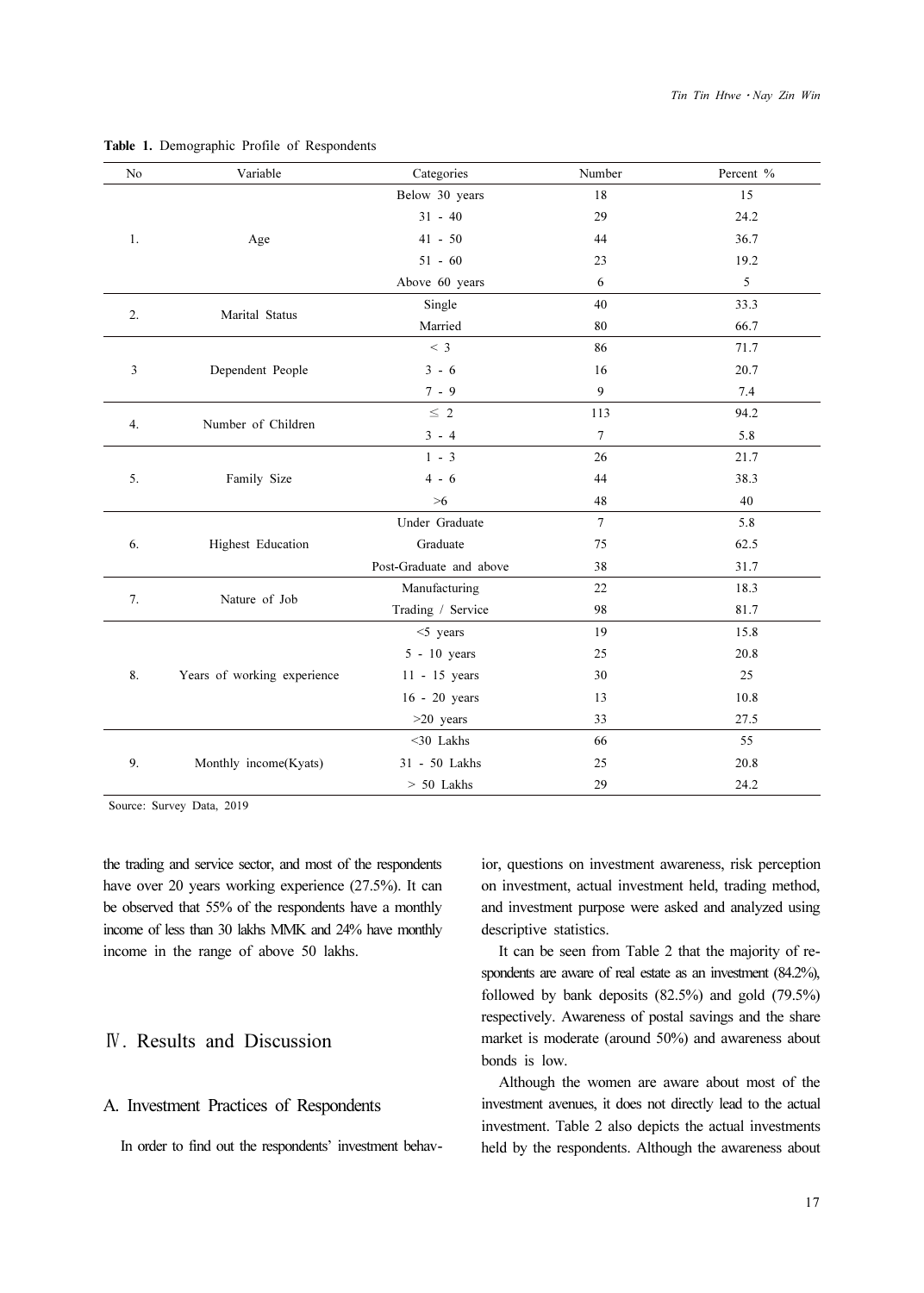|                         |        | Awareness       | Investments Held |                 |  |
|-------------------------|--------|-----------------|------------------|-----------------|--|
| Types of Investment     | Number | Percent $(\% )$ | Number           | Percent $(\% )$ |  |
| Real Estate             | 101    | 84.2            | 56               | 46.7            |  |
| Bank deposits           | 99     | 82.5            | 76               | 63.3            |  |
| Gold                    | 95     | 79.2            | 58               | 48.3            |  |
| Commodities             | 82     | 68.3            | 55               | 45.8            |  |
| Foreign Exchange Market | 75     | 62.5            | 38               | 31.7            |  |
| Insurance               | 71     | 59.2            | 33               | 27.5            |  |
| Share Market            | 62     | 51.7            | 5                | 4.2             |  |
| Postal savings          | 61     | 50.8            | 28               | 23.3            |  |
| <b>Bonds</b>            | 44     | 36.7            |                  | 0.8             |  |
| Others                  | 25     | 20.8            | 15               | 12.5            |  |

Table 2. Investment Awareness and Investments Held by Respondents

Source: Survey Data, 2019

real estate is highest, actual investment in real estate is only at a moderate level of 46.7%. It can be assumed that people lost interest in the real estate market in Myanmar although the real estate market was active before 2010. Investment in the share market (4.2%) is quite low compared to the moderate awareness level of the share market.

Bank deposits (63.3%) are the most preferred investment held by the women, as the bank deposit is a comparatively risk-free asset followed by gold (48.3%), real estate (46.7%) and commodities (45.8%). It can also be seen that gold is one of the most preferred investments for women; they buy gold not only for investment but also for fashion. Myanmar women like to wear gold as jewelry on special occasions according to their traditions. Investments held in the form of insurance and foreign exchange currency are 27% and 32%, respectively, followed by postal saving at 23%. The least preferred types of investment are bonds (0.8%) and shares (4.2%) respectively.

Overall, the survey indicates that women are more interested to invest in traditional investment avenues rather than the modern financial instruments. This may be due to the fact that the modern financial instruments were introduced to Myanmar people in 2010s and people are still unfamiliar with those avenues.

It can be observed from Table 3 that the majority of respondents (29.2%) are investing in at least two assets. Investments in four and above assets are 26.7% followed by investment in three assets (25.8%). Investment in one asset is uncommon. This result suggests that Myanmar

|  |  |  | <b>Table 3.</b> Portfolio Diversification Behavior of Respondents |  |  |  |  |
|--|--|--|-------------------------------------------------------------------|--|--|--|--|
|--|--|--|-------------------------------------------------------------------|--|--|--|--|

| No. of Portfolio | Number | Percent $(\% )$ |
|------------------|--------|-----------------|
|                  | 22     | 18.3            |
| $\mathcal{L}$    | 35     | 29.2            |
| 3                | 31     | 25.8            |
| 4 and above      | 32     | 26.7            |
| Total            | 120    | 100             |
|                  |        |                 |

Source: Survey Data, 2019

women business owners are good at diversifying the investment portfolio by investing in more than one investment avenue.

Table 4 describes the trading methods used by the participants. The participants prefer traditional offline channel to trade all investment avenues except in share market investment. The respondents mainly used online trading channel for the share market (69%). Thus it appears that women have adopted online trading as the technology has advanced in Myanmar.

Table 5 describes the purpose of investment as indicated by the respondents. Results indicate that the women business owners seem to consider regular earning return as the main purpose of investment (50.8%) followed by the purpose of getting high return (35.8%) and just for safety (31.7%). The participants also consider that their children's education is one of the main purposes for investment. It thus can be assumed that women mainly consider earning as the major purpose for investment rather than other purposes.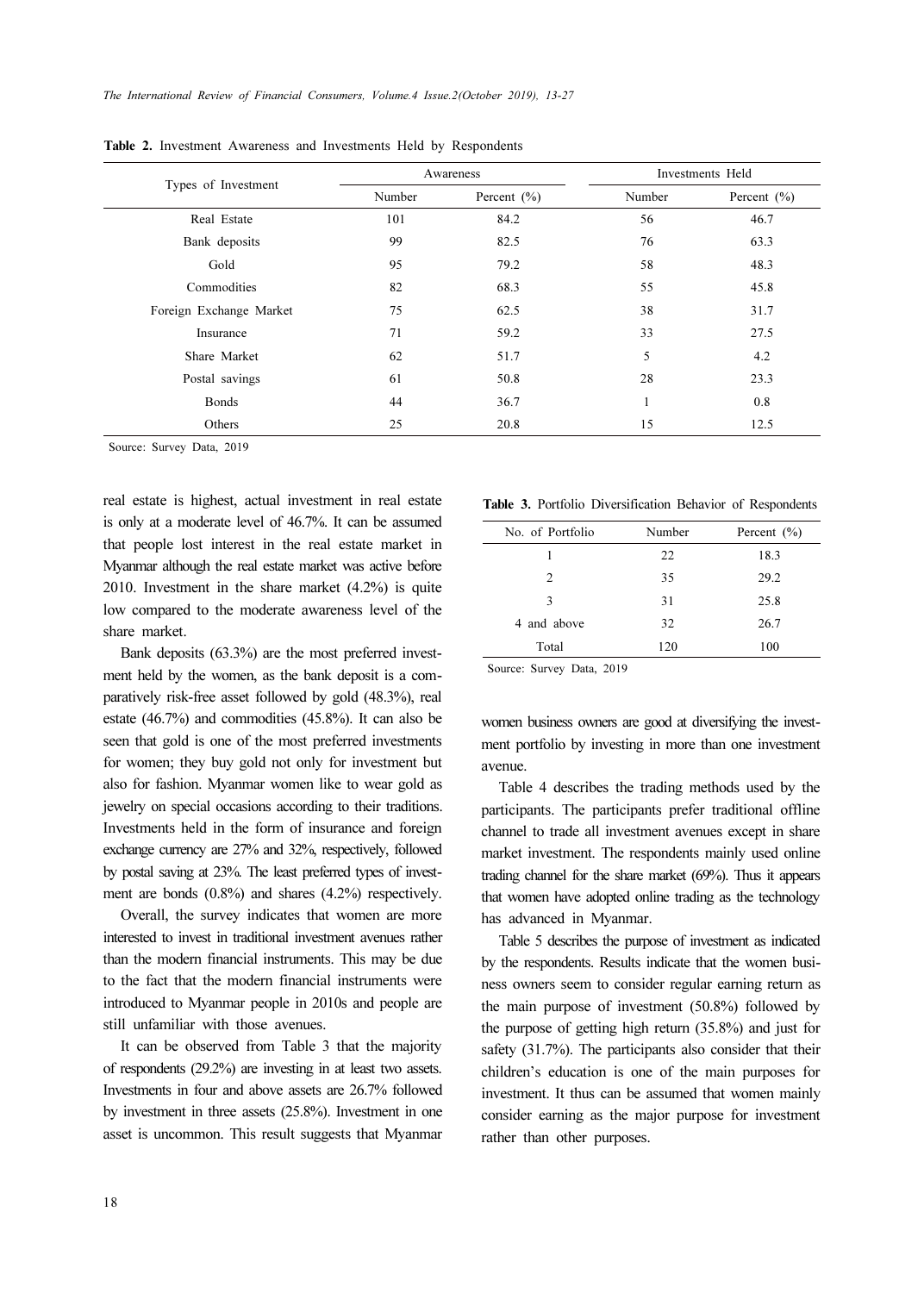|                    |                | Online Channel  | Traditional Offline Channel |                 | Both           |                 |
|--------------------|----------------|-----------------|-----------------------------|-----------------|----------------|-----------------|
| Type of Investment | Number         | Percent $(\% )$ | Number                      | Percent $(\% )$ | Number         | Percent $(\% )$ |
| Share Market       | 31             | 68.9            | 12                          | 26.7            | 2              | 4.4             |
| FE Market          | 23             | 35.9            | 33                          | 51.6            | 8              | 12.5            |
| Real Estate        | 20             | 30.7            | 43                          | 66.15           | $\overline{c}$ | 3.07            |
| Gold               | 20             | 24.7            | 54                          | 79.0            | 7              | 8.6             |
| Commodities        | 18             | 24.0            | 38                          | 50.7            | 19             | 25.3            |
| Bank deposits      | 19             | 20.7            | 60                          | 65.2            | 13             | 14.1            |
| Insurance          | 8              | 13.8            | 48                          | 82.8            | 2              | 3.4             |
| Postal savings     | 4              | 8.3             | 44                          | 91.7            | $\theta$       | $\mathbf{0}$    |
| <b>Bonds</b>       | $\overline{c}$ | 7.4             | 25                          | 92.6            | $\Omega$       | $\mathbf{0}$    |

Table 4. Trading Method used by Respondents

Source: Survey Data, 2019

Table 5. Main Purpose of Investment of Respondents

| Purpose                | Number | Percent $(\% )$ |
|------------------------|--------|-----------------|
| High Return            | 43     | 35.8            |
| Regular Earning Return | 61     | 50.8            |
| Just for Safety        | 38     | 31.7            |
| For Marriage           | 7      | 5.8             |
| For Children Education | 34     | 28.3            |
| Retirement Plan        | 16     | 13.3            |
|                        |        |                 |

Source: Survey Data, 2019

To understand the first consideration in decision making of the women, the results of this survey question are shown in Table 6. Table 6 indicates that the majority of participants consider firstly the safety of capital (40.8%), while 23.4% of participants think fulfilling personal needs (post retirement need, children education, marriage etc.) is the first priority. High return and liquidity needs are the first consideration for fewer respondents.

Table 7 displays that the majority of participants (37.5%) hold their investments more than one year before withdrawing profit. This is followed by 36.7% of respondents who hold investments less than one year, and 25.8% of respondents who state they hold investments for exactly one year.

Table 8 shows that the frequency of investment review varies across the participants. The majority of respondents review their investments monthly (48.3%), followed by a review period of occasionally and yearly at 15% each, respectively. Results indicate that Myanmar's business women tend to check their investment situation frequently.

|          | Table 6. First Consideration of Respondents in Investment |  |  |
|----------|-----------------------------------------------------------|--|--|
| Decision |                                                           |  |  |

| Factors                    | Number | Percent $(\% )$ |
|----------------------------|--------|-----------------|
| Liquidity                  | 19     | 15.8            |
| Safety of capital          | 49     | 40.8            |
| High return                | 15     | 12.5            |
| Convenience to purchase    | 2      | 1.7             |
| Trends in financial market | 7      | 5.8             |
| Personal Needs             | 28     | 23.4            |
| Total                      | 120    | 100             |

Source: Survey Data, 2019

Table 7. Duration of Investment Period for Respondents

| Investment Period  | Number | Percent $(\% )$ |
|--------------------|--------|-----------------|
| Less than one year | 44     | 36.7            |
| One year           | 31     | 25.8            |
| More than one year | 45     | 37.5            |
| Total              | 120    | 100             |

Source: Survey Data, 2019

Table 8. Frequency of Investment Review

| Frequency    | Number | Percent $(\% )$ |
|--------------|--------|-----------------|
| Monthly      | 58     | 48.3            |
| Quarterly    | 17     | 14.2            |
| Yearly       | 18     | 15.0            |
| Occasionally | 18     | 15.0            |
| Rarely       | 9      | 7.5             |

Source: Survey Data, 2019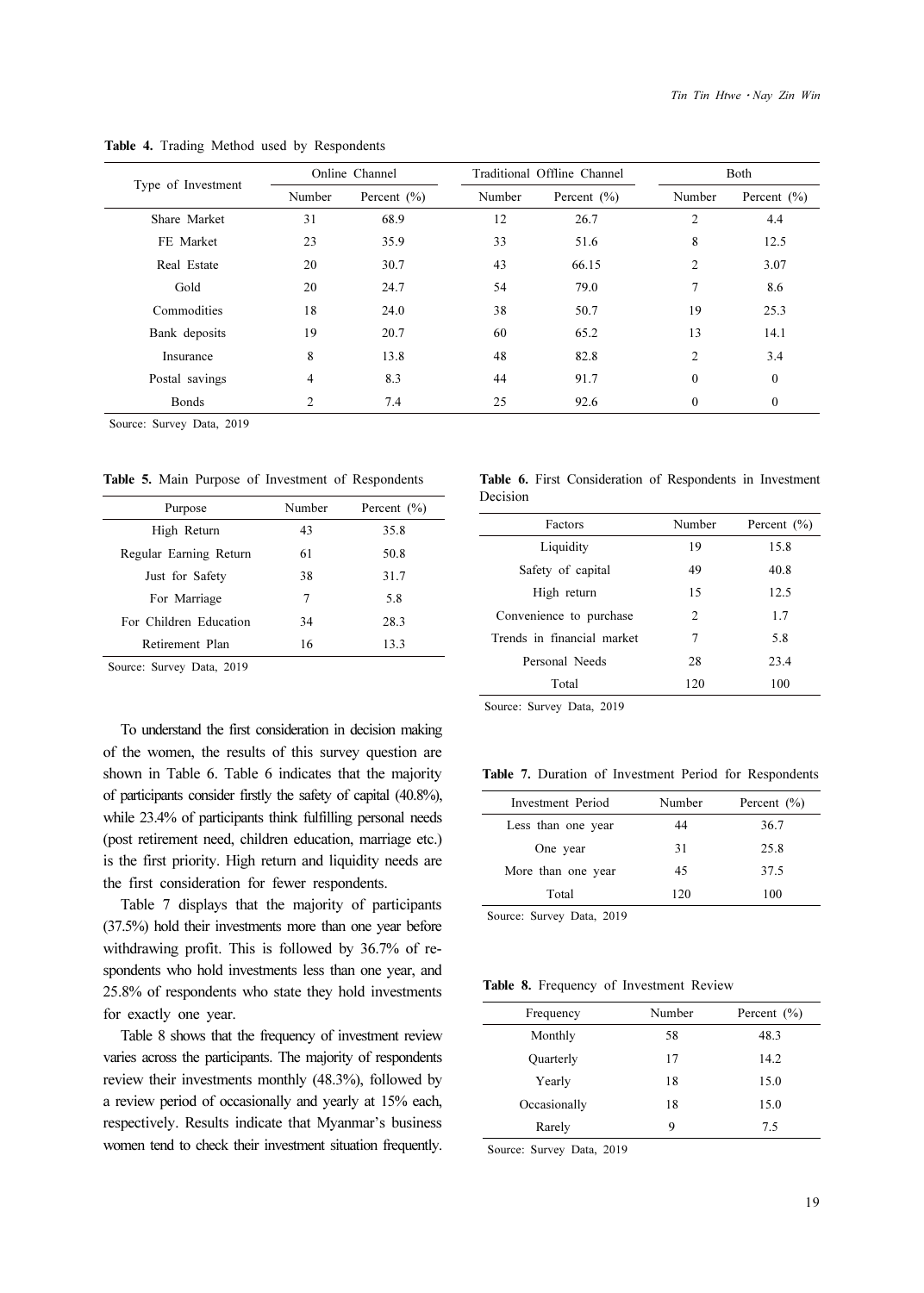## B. Antecedents of Investment Behavior of Respondents

To further analyze the investment behavior of respondents, they were asked about their agreement to various statements related to the following factors. The factors of interest are financial literacy, financial attitude, social factor, tax factor and risk-taking behavior. The following tables show financial literacy, financial attitude, social factors, tax factors and risk-taking behavior of the respondents based upon the survey results.

For the financial literacy, the larger the score is, the more literate the respondents are. The level of financial literacy is identified by the financial knowledge and awareness on the stock and bond, mutual fund, interest rate and portfolio concept. The scores are varied among the women entrepreneur; however, the average mean score of 3.05 indicating that the respondents are neither literate nor illiterate from the financial aspect.

For the financial attitude, the larger the mean score, the more confirmed their financial attitude is on investment. The respondent agreed on every statement regarding preference of investment, regarding safety, having confidence on their investment, belief on investment as an option to get additional income and blaming no one for investment losses as shown by the high score level. Therefore, it is concluded that the respondents' financial attitude is appropriate for investment with high level on average  $(4.07)$ .

For the social factors of women in respect of the investment, the bigger the mean score, the more dependent the respondents are on the social factors. The study found that they take the advice of family members, colleagues and also financial experts to get information for investment decisions. The average score is with mean value of 3.39 that indicates a moderate level of social influence on investment decisions of women.

For the tax factor, the bigger the mean score is, the more significant the tax factors are for investment decisions. The respondents agreed that they always consider tax benefits when they take investment decision such as gold, real estate, stock, bank deposit which are overall averaged at the moderate level of 3.26.

Finally, for the risk-taking behavior of the respondents, a majority of respondents strongly agreed that they consider risk before making investment as shown by the highest mean score of 4.20 followed by preference on well performing investment avenues, having readiness to take risk with enough information and desire safe investment, which means that they are aware on the investment risk. The statements of preference on the risky and fluctuating assets range from ranging 3.00 to 3.32. Thus, overall, re-

Table 9. Financial Literacy Influences on Investment Behavior of Women

| Description                                                                                   | Mean | Std. Deviation |
|-----------------------------------------------------------------------------------------------|------|----------------|
| Buying a company stock usually provides a safer return than stock mutual fund.                | 2.56 | 1.333          |
| When interest rate rises, the bond price falls.                                               | 2.53 | 1.577          |
| Company stocks are riskier than bonds.                                                        | 2.77 | 1.704          |
| When investors spread their money among different assets, the risk of losing money decreases. | 3.56 | 1.269          |
| When prices of all goods have doubled in the future, your purchasing power will be lower.     | 3.82 | 1.012          |
| Average                                                                                       | 3.05 |                |

#### Table 10. Financial Attitude Influences on Investment Behavior of Women

| Description                                         | Mean | Std. Deviation |
|-----------------------------------------------------|------|----------------|
| You prefer to invest rather than spending.          | 3.92 | .881           |
| Safety is the main motto of Investment.             | 4.03 | .907           |
| You are confident enough to manage your investment. | 4.27 | .686           |
| Investment offers an additional income.             | 4.08 | .747           |
| You never blame others for any investment losses.   | 4.06 | .882           |
| Average                                             | 4.07 |                |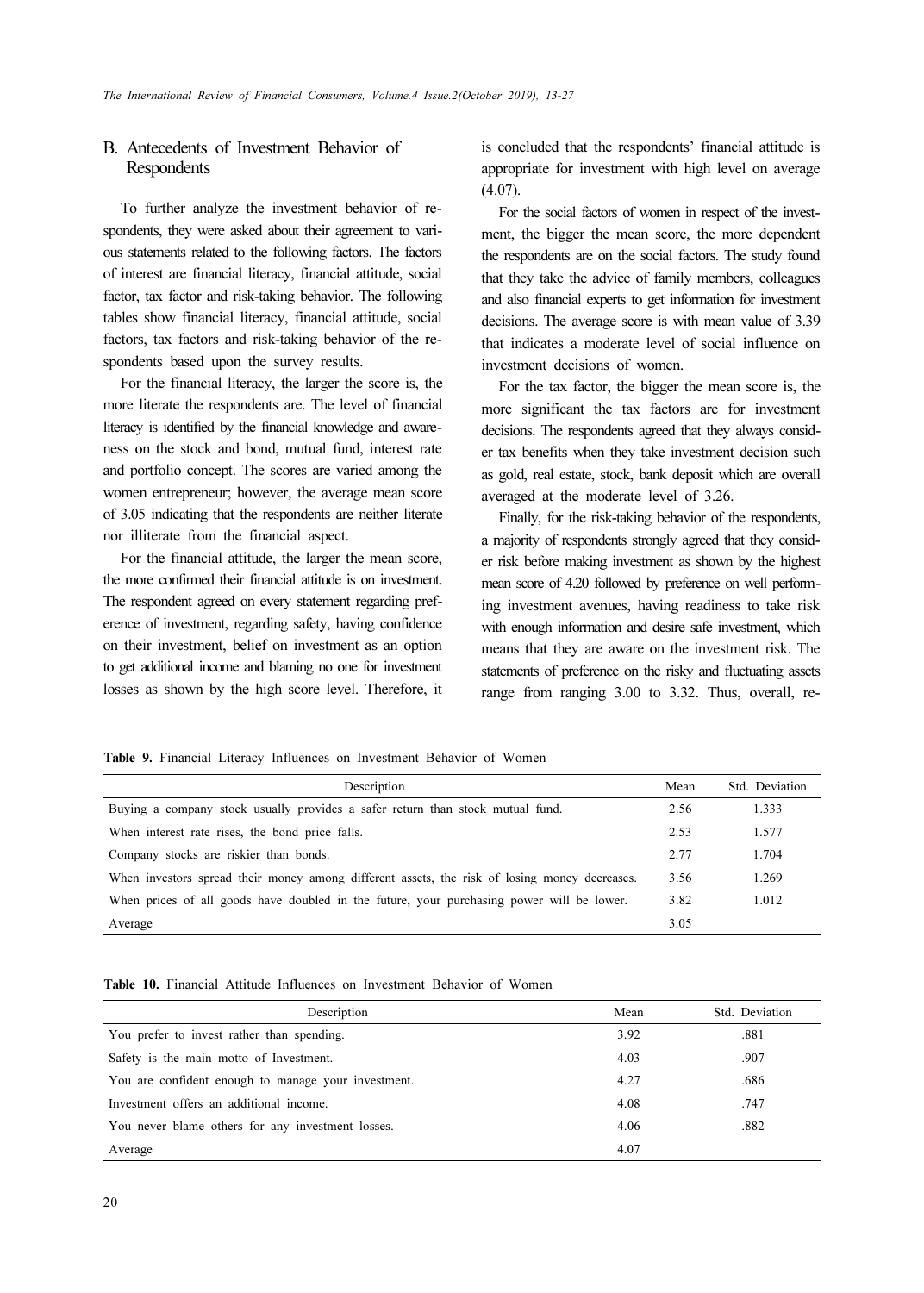spondents' risk-taking behavior is moderate.

Table 14 shows the relationship among each antecedent factor influencing the investment behavior of the respondents. All the factors are positive relationships with each factor; among them, financial attitude, financial literacy and risk-taking behavior are strongly correlated. Therefore, it implies that their financial literacy, financial

attitude can encourage risk-taking behavior and at the same time the behavior increase the literacy and attitude of women entrepreneurs. Tax factors have a positive but weak correlation with other factors. The relationship between social factors and financial attitude, literacy, and risk-taking behavior are also weak.

#### Table 11. Social Influences on Investment Behaviors of Women

| Description                                                          | Mean | Std. Deviation |
|----------------------------------------------------------------------|------|----------------|
| You always consult with your family before making investment.        | 3.69 | .968           |
| You always consult with friends/colleagues before making investment. | 2.94 | .015           |
| Family is the main motivation factor to do investment.               | 3.50 | .970           |
| You normally search information for investment in Internet.          | 3.36 | .951           |
| Financial advisor's advice is crucial in investment process.         | 3.48 | .053           |
| Average                                                              | 3.39 |                |

#### Table 12. TaxInfluences on Investment Behaviors of Women

| Description                                                                                    |      | Std. Deviation |
|------------------------------------------------------------------------------------------------|------|----------------|
| You always consider tax benefits when you take investment decision.                            | 3.72 | .735           |
| Tax saving investments such as share market, bank deposit are the most attractive investments. | 3.24 | 1.061          |
| You still invest in Gold and Real Estate even Government collect tax on them.                  | 2.83 | .976           |
| Average                                                                                        | 3.26 |                |

#### Table 13. Risk-TakingInfluences on Investment Behavior of Women

| Description                                                            | Mean | Std. Deviation |
|------------------------------------------------------------------------|------|----------------|
| You always consider levels of risk before making investment.           | 4.20 | .784           |
| You prefer to invest in risky investment avenue.                       | 3.00 | 1.152          |
| You are ready to take risk if you have sufficient information.         | 3.19 | .829           |
| You prefer to invest in well performing investment avenue.             | 3.36 | .907           |
| You are interested to invest in highly fluctuating avenues.            | 3.32 | .923           |
| You always yearn for investment to be safe even it gives lower return. | 3.10 | 1.152          |
| Average                                                                | 3.36 |                |

#### Table 14. Correlation between Investment Behavior Factors

| Correlation coefficient | Financial Literacy | Financial Attitude | Social Factor | Tax Factor | Risk-taking Behavior |
|-------------------------|--------------------|--------------------|---------------|------------|----------------------|
| Financial Literacy      | 1.000              | .994               | .076          | .176       | .995                 |
| Financial Attitude      | .994               | 1.000              | .080          | .175       | .999                 |
| Social Factors          | .076               | .080               | 1.000         | .048       | .082                 |
| Tax Factors             | .176               | .175               | .048          | 1.000      | .180                 |
| Risk-taking Behavior    | .995               | .999               | .082          | .180       | 1.000                |

Source: Survey Data, 2019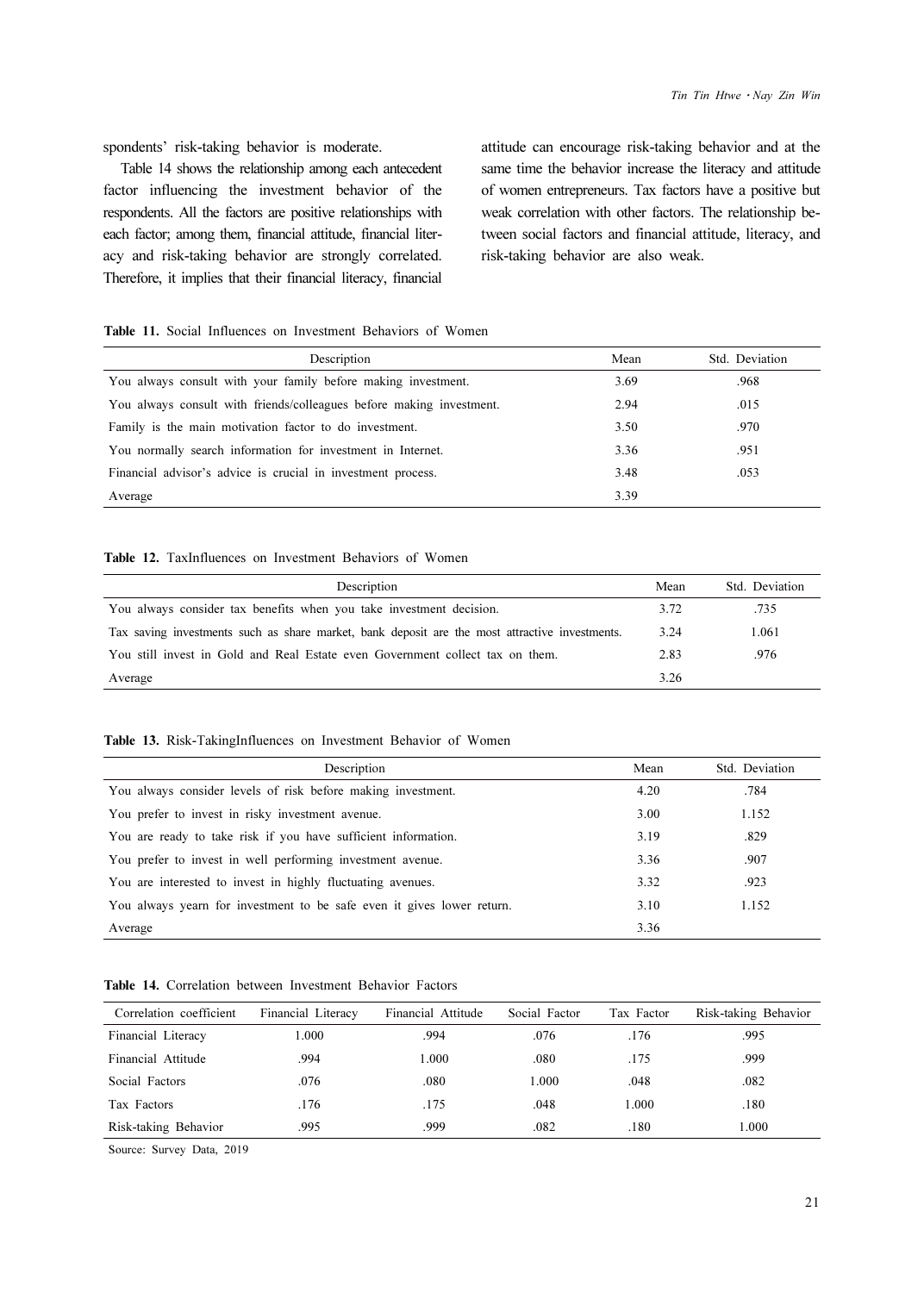## Ⅴ. Conclusion

The objective of the study was to investigate behavior of the MWEA members in making investment. The survey results on the financial literacy and attitude of the women indicate that the owners have a moderate level of financial literacy but a high level of investing confidence and attitudes that support investing. The correlation results describe that financial literacy, financial attitude and risk-taking behavior among the women business owners are strongly and positively related with each other. The results of the study support earlier research findings that attitude toward investment significantly influences the intention to invest(Sondari & Sudarsono, 2015).

Myanmar women usually prefer to invest in the traditional investment avenues like bank deposits, real estate and gold. They are still unfamiliar with modern investment avenues such as share market and bonds. The respondents also invest in more than one investment i.e., investment portfolio in order to avoid taking risk and they mainly use traditional offline channel for their investment. The women consider getting financial purpose rather than non-financial purpose. A majority prefer regular earning return than the high return since they first consider safety of investment. The most selected options of the woman business owners are the assets giving financial return without much risk. Hence, the women business owners are in likelihood of moderate risk taking in their investments.

The results of the study are therefore very supportive for banks and non-bank organizations to create the innovative but less-risky financial product portfolio or services which could give the regular earning returns from their investment. There is the opportunity for investment organizations to sell financial products like fixed deposit and postal saving services and also life and non-life insurance with the new and creative form of return from the insurance policy. On the other hand, there is a little interest of these business owners in the stock exchange market of Myanmar, thus the stock exchange commission of Myanmar should try to enhance the awareness of the potential group. Finally, financial literacy is very important in making investment decisions by the women, so seminars or workshops concerning the financial sector should be held by financial institutions.

There are some limitations of the study. First, the study only focused on the investment behavior of women from the MWEA Association. Data about other business owners who haven't been members would be very useful to identify their investment behavior and the influential factors. Another constraint is that the effects of investment behaviors on women's wealth and their social effects were not analyzed; this is a topic for future study. Finally, further research could investigate macro-economic variables like government policy changes and market rate changes as well as how demographic characteristics (e.g. income level, work experience) moderate the relationship between financial literacy and investment behaviors among the women business owners.

## References

- Ansari, L., & Moid, S. (2013). Factors affecting investment behavior among young professionals. International Journal of Technical Research and Applications, 1(2), 27-32.
- Bhushan, P. (2014). Relationship between Financial Literacy and Investment Behavior of Salaried Individuals. Journal of Business Management & Social Science Research, (3(5)), 82-87.
- Bodie, Z., Kane, A., & Marcus, A. J. (2001). Finance Investments (5th ed.). Retrieved from https://www.s tudocu.com/en/u/1323941
- Corporate Finance Institute. (2019). Behavioral Finance-Overview, Examples and Guide. Retrieved November 8, 2019, from Corporate Finance Institute website: https://corporatefinanceinstitute.com/resources/k nowledge/trading-investing/behavioral-finance/
- Danes, S. M., & Haberman, H. R. (2007). Teen financial knowledge, self-efficacy, and behavior: A gendered view. Journal of Financial Counseling and Planning, (18(2)), 48-60.
- Investment Finance Essays, U. (2013, November). The Conceptual Framework Of Investment Finance Essay. Retrieved November 8, 2019, from https://www.uniassignment.com/essay-samples/fi nance/the-conceptual-framework-of-investment-fi nance-essay.php
- Mankiw, N. G. (2010). Principles of Economics (6th ed.). South-Western Cengage Learning.
- Myanmar Times. (2017, November 28). Raising the role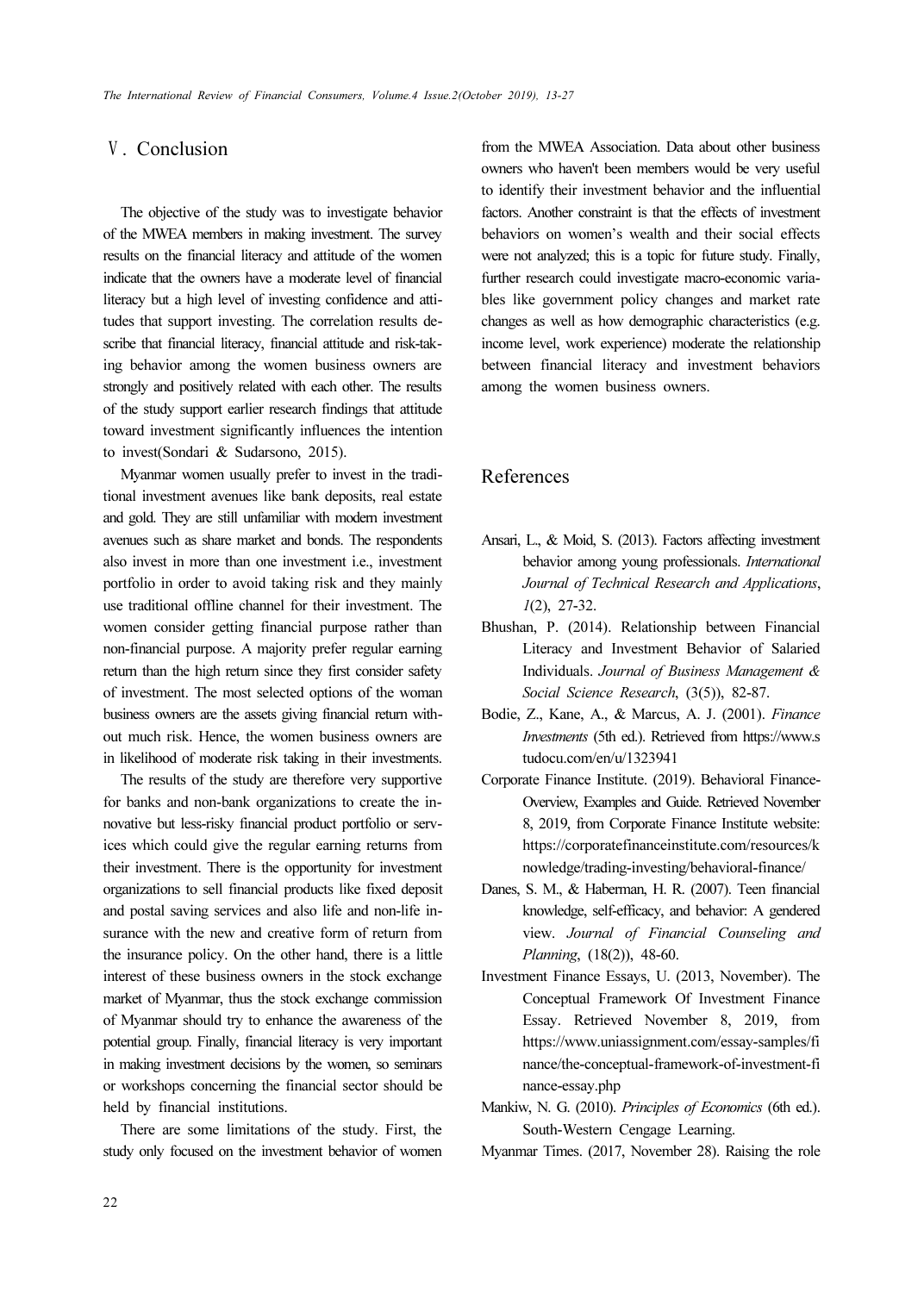of women in the Myanmar economy. Retrieved November 8, 2019, from The Myanmar Times website: https://www.mmtimes.com/news/raising-role-wo men-myanmar-economy.html

- Narayanna, B. (2012). Investor behavior in various investment avenues. International Journal of Marketing and Technology, 2(7). Retrieved from https://www.rese archgate.net/publication/261173666\_investors\_be haviour in various investment avenues a study
- Pankow, D. (2003). Financial values, attitudes and goals. North Dakota State University, Fargo, North Dakota. Retrieved November 8, 2019, from https://www.ag. ndsu.edu/money/for-educator-packaged-programs /package-program-files/values-attitudes-goals/val ues-participant.pdf
- Proximity Designs, & Studio D Radiodurans. (2014). Afford Two, Eat One. Retrieved from https://studiodradiod urans.com/pages/afford-two-eat-one
- Sadiq, M. N., & Ishaq, H. M. (2014). The effect of demographic factors on the behavior of investors during the choice of investment: Evidence from twin cities of Pakistan. Global Journal Of Management and Business Research: Finance, 14(3).
- Shanmugham, R., & Ramya, K. (2012). Impact of Social Factors on Individual Investors' Trading Behaviour. Procedia Economics and Finance, 2, 237-246. https://doi.org/10.1016/S2212-5671(12)00084-6
- Singh, Y. P., & Vanita. (2002). Mutual fund investors' perceptions and preferences. The Indian Journal

of Commerce, 55(3), 8-20.

- Sondari, M. C., & Sudarsono, R. (2015). Using the theory of planned behavior in predicting intention to invest: Case of Indonesia. International Academic Research Journal of Business and Technology, 1(2). Retrieved from https://www.researchgate.net/publication/30 6079129\_Using\_Theory\_of\_Planned\_Behavior\_i n Predicting Intention to Invest Case of Indo nesia
- ThihaKoKo. (2018). Myanmar seeks to boost savings. Retrieved November 8, 2019, from The Myanmar Times website: https://www.mmtimes.com/news/ myanmar-seeks-boost-savings.html
- van Rooij, M. C., Lusardi, A., & Alessie, R. J. (2012). Financial literacy, retirement planning and household wealth. Economic Journal, 122(2), 449-478.
- Venkateshraj, V. (2015). A study on investment pattern of employed women (Vinayaka Missions University). Retrieved from http://www.vinayakamission.com/ userfiles/phd/MGT2009AP183.pdf
- Wayne, W. (2018). Behavioral Change Models-The Theory of Planned Behavior. Retrieved November 8, 2019, from http://sphweb.bumc.bu.edu/otlt/MPH-Modul es/SB/BehavioralChangeTheories/BehavioralCha ngeTheories3.html

| Received/ | 2019. 09. 09 |  |
|-----------|--------------|--|
| Revised/  | 2019. 11. 20 |  |
| Accepted/ | 2019. 12. 01 |  |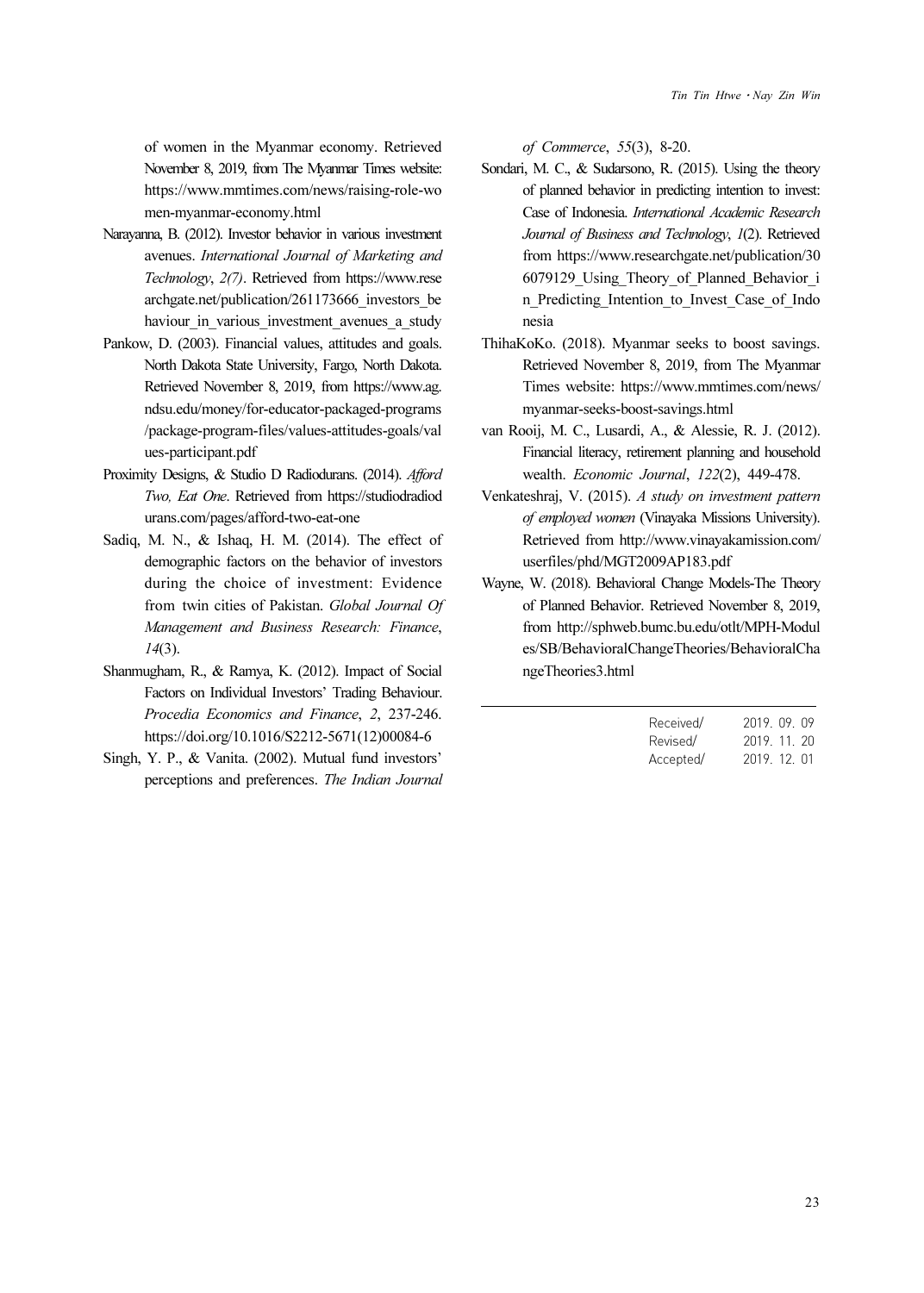# Appendix

## Research Survey Questionnaire

The purpose of collecting data is for the academic research. I seek your kind assistance in completing the attached questionnaires which would take approximately 10 minutes of your valuable time. All the data collected will be treated as confidential and will be used for the research only.

### Section A -Demographic Profile

| 1. Age (in years)                             | $\Box$ Below 30 years<br>$\Box$ 31 - 40 $\Box$ 41 - 50 $\Box$ 51 - 60<br>$\Box$ Above 60 years                                                                                 |
|-----------------------------------------------|--------------------------------------------------------------------------------------------------------------------------------------------------------------------------------|
| 2. Marital Status<br>$\Box$ Single            | $\Box$ Married<br>$\Box$ Separated                                                                                                                                             |
|                                               | Answer 3 only if married and applicable<br>3. Number of dependent people in your family<br>Please specify - Number of Children(s) ______ Others ______                         |
| 4. Highest Education<br>$\Box$ Under Graduate | $\Box$ Graduate<br>$\Box$ Post Graduation and above<br>$\Box$ Others (please specify)                                                                                          |
| 5. Occupation                                 | $\Box$ Self-Employed (Business)<br>$\Box$ Self-Employed (Professional)<br>$\Box$ Others (please specify)                                                                       |
|                                               | 6. Years of working experience<br>□ Less than 5 years $\Box$ 5 - 10 years $\Box$ 11 - 15 years $\Box$ 16 - 20 years<br>$\Box$ more than 20 years                               |
|                                               | 7. Monthlyincome is in the range of<br>$\Box$ Less than 20 Lakhs<br>$\Box$ 21 - 30 Lakhs $\Box$ 31 - 40 Lakhs $\Box$ 41 - 50 Lakhs<br>$\Box$ above 50 Lakhs                    |
| $\Box$ Less than 3                            | 8. How many people live in your house hold including yourself<br>$\Box$ Less than 4 $\Box$ Less than 5 $\Box$ 5 and above                                                      |
|                                               | Section B - Practice of Investment                                                                                                                                             |
| Real estate                                   | 9. Mark the products about that you are aware of (not necessarily that you have invested)<br>Share market<br><b>Bonds</b><br>$\Box$ Commodities<br>Postal savings<br>Insurance |

□ Bank deposits □ Foreign Exchange Market □ Gold □ Others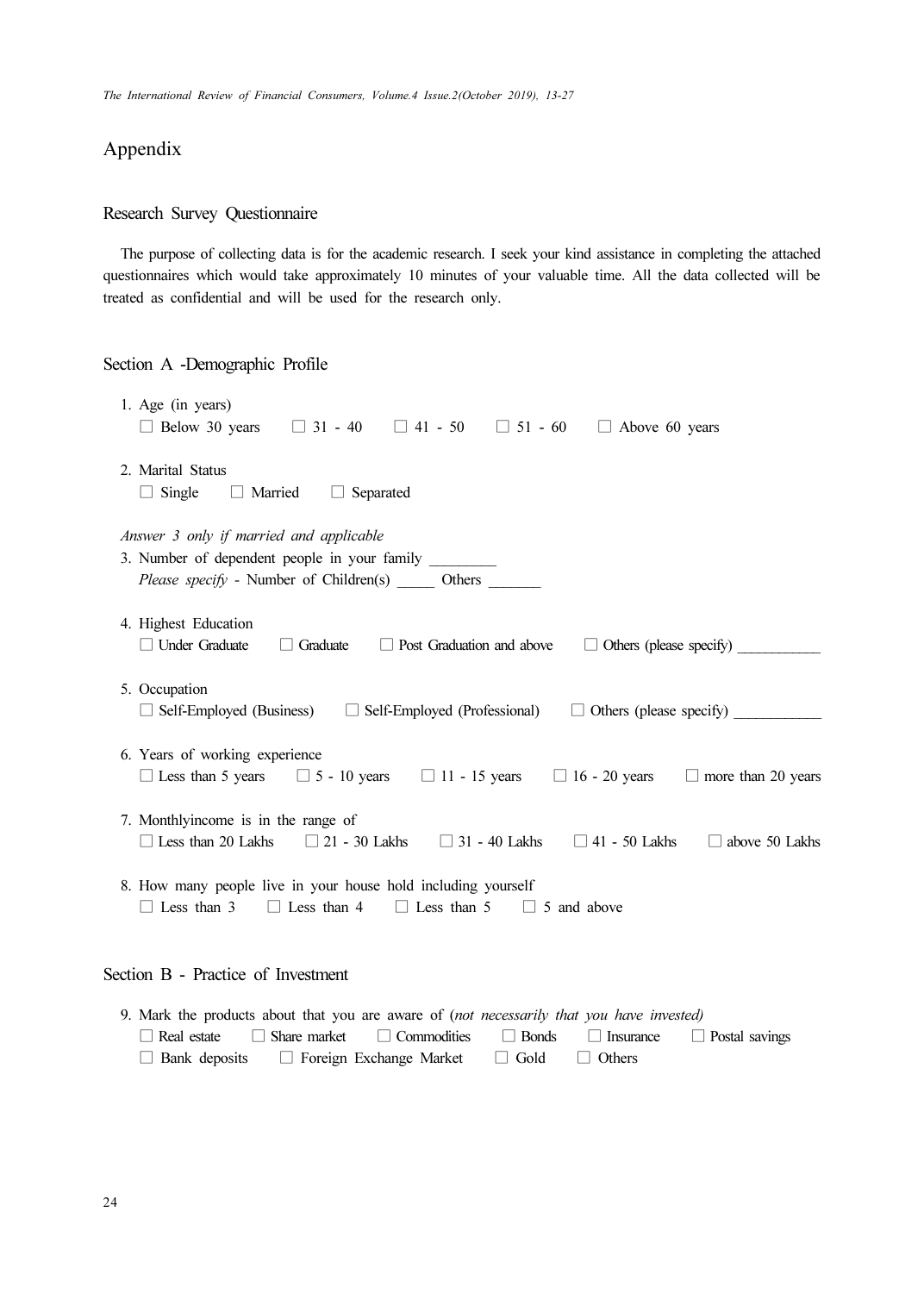10. Rate the risk level of each of the investments on a scale from

|                         | No Risk 1 | Low Risk 2 | Moderate Risk 3 | High Risk 4 | Very High Risk 5 |
|-------------------------|-----------|------------|-----------------|-------------|------------------|
| Real Estate             |           |            |                 |             |                  |
| Share Market            |           |            |                 |             |                  |
| Commodities             |           |            |                 |             |                  |
| <b>Bonds</b>            |           |            |                 |             |                  |
| Insurance               |           |            |                 |             |                  |
| Postal savings          |           |            |                 |             |                  |
| Bank deposits           |           |            |                 |             |                  |
| Foreign Exchange Market |           |            |                 |             |                  |
| Gold                    |           |            |                 |             |                  |
| Others                  |           |            |                 |             |                  |

## 11. Your current investments are in ( tick the appropriate ones)

| Real Estate                        | Detached House<br>Land<br>Apartment<br>$\mathbf{1}$<br>ш                                                  |
|------------------------------------|-----------------------------------------------------------------------------------------------------------|
| Share Market                       | $\Box$ YSX                                                                                                |
| Commodities                        | Metal<br>Oil<br>$\Box$ Livestock<br>Agricultural products<br>$\Box$<br>ш<br>Others (please specify)<br>L. |
| <b>Bonds</b>                       | $\Box$ 2 years Bond $\Box$ 3 years Bond $\Box$ 5 years Bond                                               |
| Insurance                          | $\Box$ Non-Life<br>$\Box$ Life                                                                            |
| Postal savings                     | Saving Deposit<br>Time Deposit<br>U<br>ш                                                                  |
| Bank deposits                      | $\Box$ Saving Deposit<br>Time Deposit<br>ш                                                                |
| Foreign Exchange Market $\Box$ USD | $\Box$ Euro<br>$\Box$ Others                                                                              |
| Gold                               | Gold Bar<br>$\Box$ Gold Coins<br>Gold Jewelry<br>$\Box$                                                   |
| Others                             |                                                                                                           |

## 12. Which channel do you use when you invest in assets?

|                         | Online Channel | Traditional Offline Channel |
|-------------------------|----------------|-----------------------------|
| Real Estate             |                |                             |
| Share Market            |                |                             |
| Commodities             |                |                             |
| <b>Bonds</b>            |                |                             |
| Insurance               |                |                             |
| Postal savings          |                |                             |
| Bank deposits           |                |                             |
| Foreign Exchange Market |                |                             |
| Gold                    |                |                             |
| Others                  |                |                             |

# 13. (a) Main purpose of making investment

| Financial Purpose | $\Box$ High Return $\Box$ Earn Regular Return $\Box$ Just For Safety                                                                     |  |
|-------------------|------------------------------------------------------------------------------------------------------------------------------------------|--|
|                   | Non-Financial Purpose $\Box$ For Marriage $\Box$ For Children Education $\Box$ Retirement Plan<br>$\Box$ Others ( please specify) $\Box$ |  |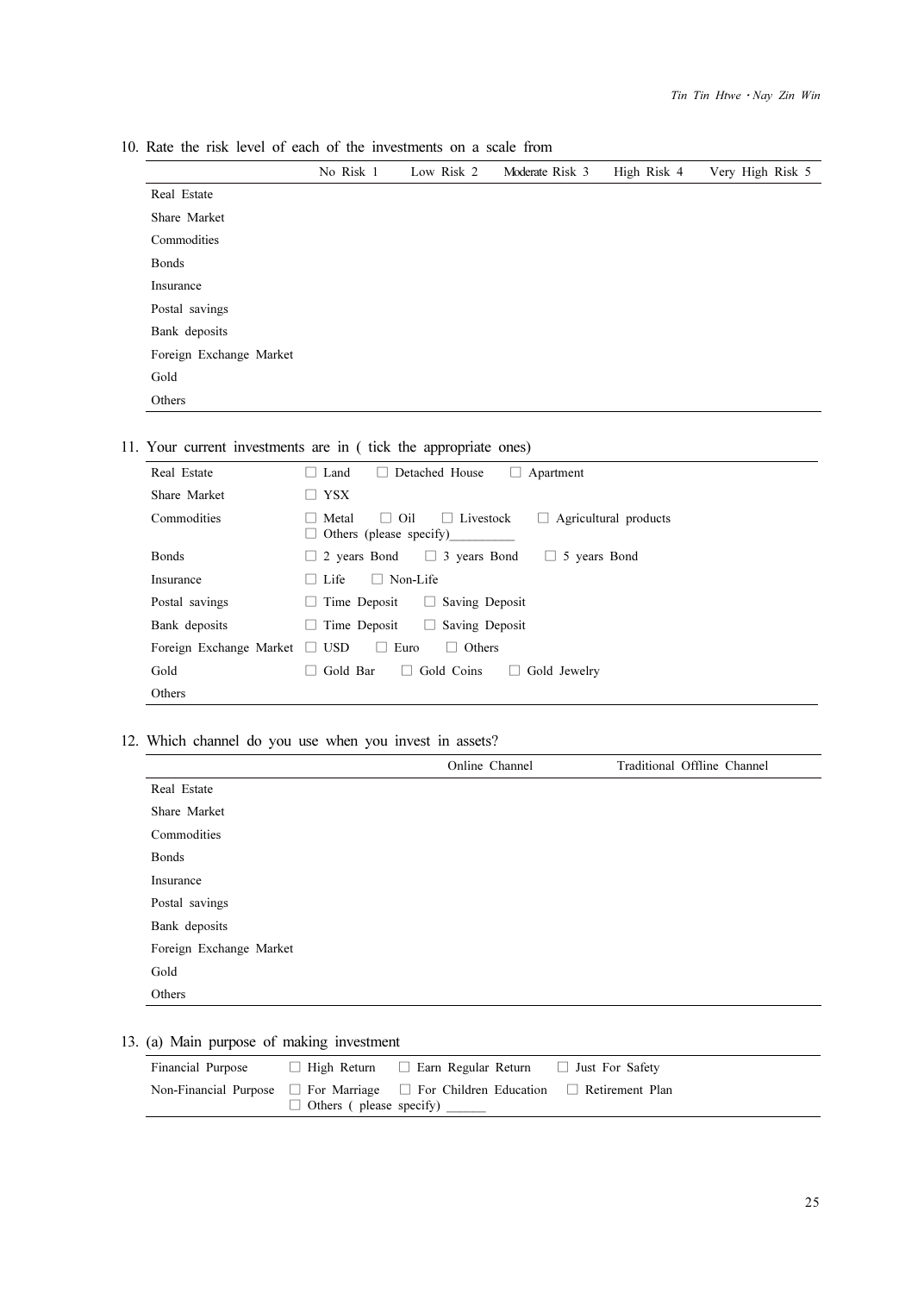| (b) Rank the Factors that influence you while taking investment decision in order of importance.             |
|--------------------------------------------------------------------------------------------------------------|
| (Rank 1 to 8)                                                                                                |
| $\Box$ Liquidity $\Box$ Safety of capital $\Box$ High return $\Box$ Convenience to purchase                  |
| $\Box$ Trends in financial market $\Box$ Children's education / marriage $\Box$ For post-retirement expenses |
| $\Box$ Others (please specify) $\Box$                                                                        |
|                                                                                                              |
| 14. (a) How often do you review your investments?                                                            |
| $\Box$ Occasionally $\Box$ Monthly $\Box$ Quarterly $\Box$ Yearly<br>$\Box$ Rarely                           |
|                                                                                                              |
| (b) Normally, how long does it take to earn money (yield) from your investment?                              |
| Less than One Year $\Box$ One Year $\Box$ More than One Year                                                 |
|                                                                                                              |

## Part C - Antecedent Factors

#### Social Factors

Read the following statement and put a tick mark based on the degree of agreeability (Â).

| No | Statement                                                                | Strongly<br>Disagree | Disagree Neutral Agree |  | Strongly<br>Agree |
|----|--------------------------------------------------------------------------|----------------------|------------------------|--|-------------------|
|    | 15. You always consult with your family before making investment.        |                      |                        |  |                   |
|    | 16. You always consult with friends/colleagues before making investment. |                      |                        |  |                   |
|    | 17. Family is the main motivation factor to do investment.               |                      |                        |  |                   |
|    | 18. You normally search information for investment in Internet.          |                      |                        |  |                   |
|    | 10 Figure 1:1 Abitante adriar la constat la lucreatura de una casa       |                      |                        |  |                   |

19. Financial advisor's advice is crucial in investment process.

### Financial Attitude

Read the following statement and put a tick mark based on the degree of agreeability (Â).

| No | Statement                                               | Strongly<br>Disagree | Disagree Neutral | Agree | Strongly<br>Agree |
|----|---------------------------------------------------------|----------------------|------------------|-------|-------------------|
|    | 20. You prefer to invest rather than spending.          |                      |                  |       |                   |
|    | 21. Safety is the main motto of Investment.             |                      |                  |       |                   |
|    | 22. You are confident enough to manage your investment. |                      |                  |       |                   |
|    | 23. Investment offers an additional income.             |                      |                  |       |                   |

24. You never blame others for any investment losses.

#### Financial Literacy

Read the following statement and put a tick mark based on the degree of agreeability (Â).

| No | <b>Statement</b>                                                                                     | Strongly<br>Disagree | Disagree | Neutral | Agree | Strongly<br>Agree |
|----|------------------------------------------------------------------------------------------------------|----------------------|----------|---------|-------|-------------------|
|    | 25. Buying a company stock usually provides a safer<br>return than stock mutual fund.                |                      |          |         |       |                   |
|    | 26. When interest rate rises, the bond price falls.                                                  |                      |          |         |       |                   |
|    | 27. Company stocks are riskier than bonds.                                                           |                      |          |         |       |                   |
|    | 28. When investors spread their money among different<br>assets, the risk of losing money decreases. |                      |          |         |       |                   |
|    | 29. When prices of all goods have doubled in the future,<br>your purchasing power will be lower.     |                      |          |         |       |                   |